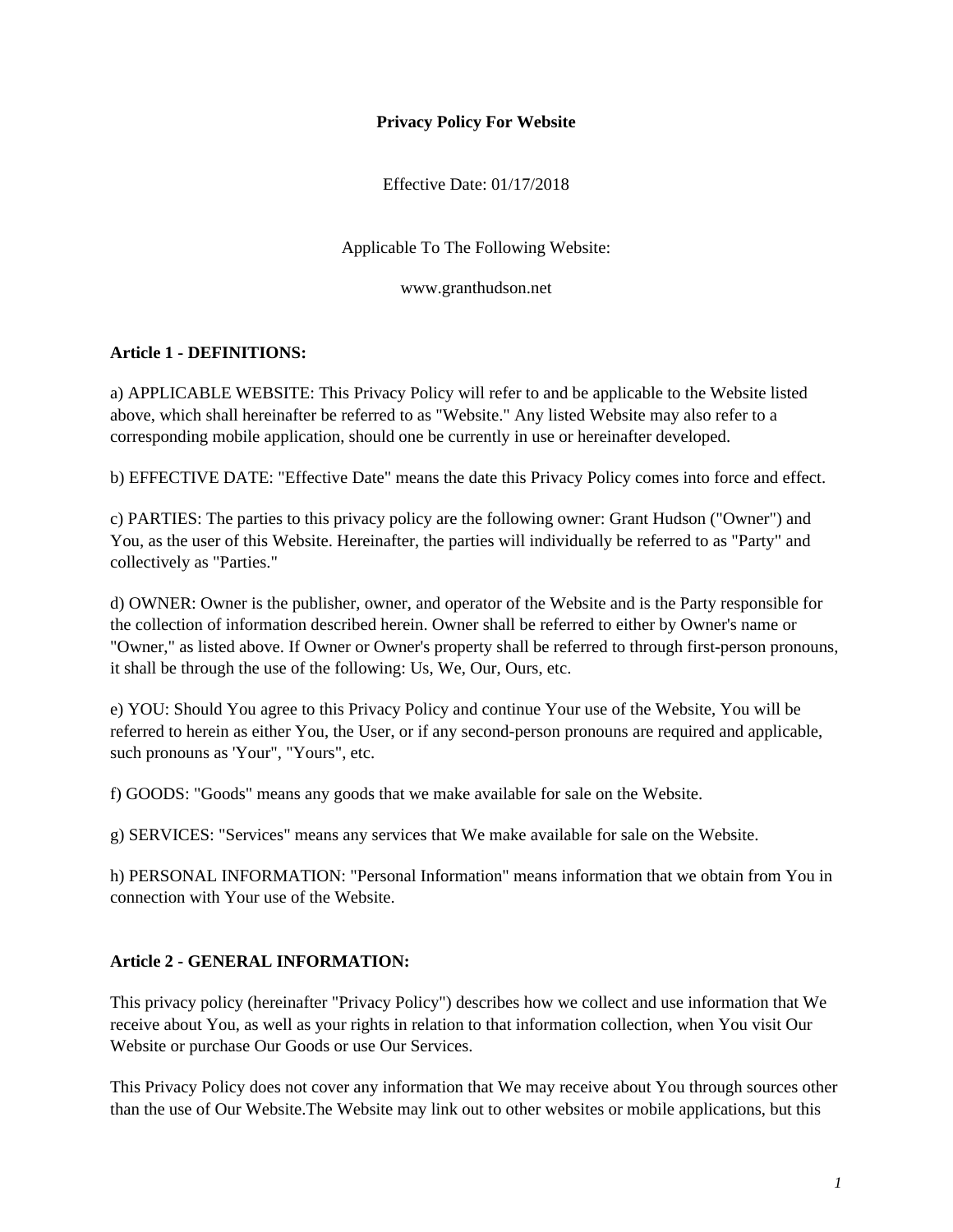Privacy Policy does not and will not apply to any of those linked websites or applications.

We are committed to the protection of Your privacy while You use Our Website.

By continuing to use the Our Website, You acknowledge that You have had the chance to review and consider this Privacy Policy, and You acknowledge that You agree to it. This means that You also consent to the use of Your information and the method of disclosure as described in this Privacy Policy. If You do not understand the Privacy Policy or do not agree to it then you agree to immediately cease Your use of Our Website.

# **Article 3 - MODIFICATIONS AND REVISIONS:**

We reserve the right to modify, revise, or otherwise amend this Privacy Policy at any time and in any manner. Unless We specifically obtain Your consent, any changes to the Privacy Policy will only impact the information collected on or after the date of the change. It is Your responsibility to periodically check this page for any such modification, revision or amendment. Any changes made are assumed to have been accepted by Your Continued use of the Website.

## **Article 4 - HOW INFORMATION IS COLLECTED:**

Depending on how You use Our Website, You will be subject to different types of information collected and different manners of collection:

**a) Automatic Tracking:** We may collect information from You through automatic tracking systems (such as information about your browsing preferences) and/or through information that You volunteer to Us (such as information that You provide during a registration process or at other times while using the Website.

**b) Registered Users:** You, as a User of the Website, may be asked to register in order to use the Website or to purchase the Goods and/or Services available for sale.

During the process of Your registration, We will collect some of the following Personal Information from You through Your voluntary disclosure:

Name, Email Address, Phone Number

Such information may be considered identifying information (for example, if Your legal name, email address, physical address or telephone number are collected). We will not, however, collect any identifying information without Your voluntary disclosure. Personal Information may be asked for in relation to:

I) Interaction with Our representatives in any way

II) making purchases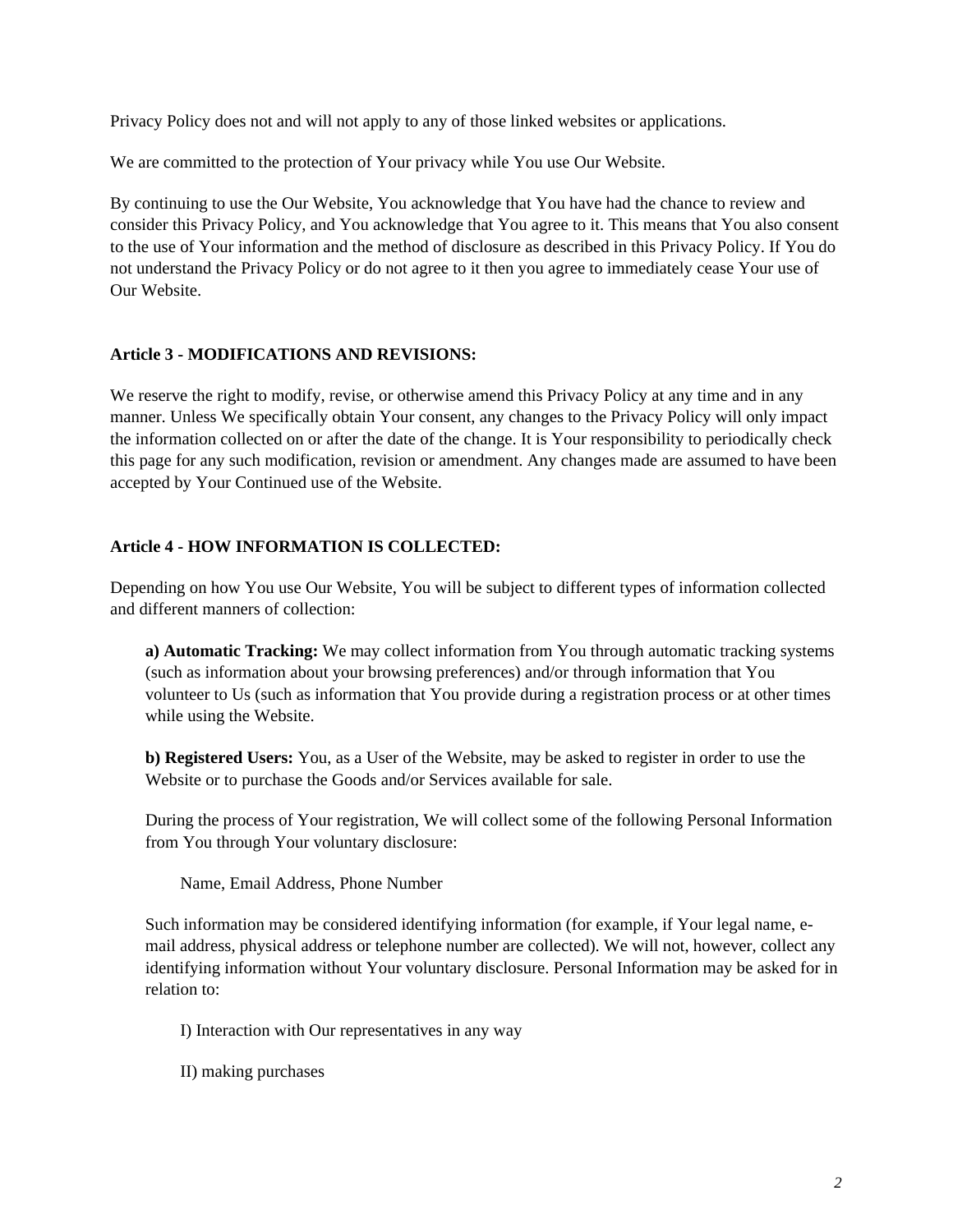III) receiving notifications by text message or email about marketing

IV) receiving general emails from Us

By undergoing the registration process, You consent to Us collecting Your Personal Information, including the Personal Information described in this clause, as well as storing, using or disclosing Your Personal Information in accordance with this Privacy Policy.

**c) Unregistered Users:** If You are a passive User of the Website and do not register for any purchases or other service, You may still be subject to certain passive data collection ("Passive Data Collection"). Such Passive Data Collection may include IP address information, location information, and certain browser data, such as history and/or session information.

**d) All Users:** The Passive Data Collection which applies to Unregistered Users shall also apply to all other users and/or visitors of Our Website.

**e) Sales & Billing Information:** In order to purchase any of the goods or services on the Website, You will be asked to provide certain credit information, billing address information, and possibly additional specific information so that You may be properly charged for your purchases. This payment and billing information will not be stored and will be used exclusively to assist with Your one-time purchase.

**f) Email Marketing:** You may be asked to provide certain Personal Information, such as Your name and email address, for for the purpose of receiving email marketing communications. This information will only be obtained through Your voluntary disclosure.

**g) User Experience:** From time to time We may request information from You to assist Us in improving Our Website, and the Goods and Services We sell, such as demographic information or Your particular preferences.

## **Article 5 - THIRD PARTIES:**

We may utilize third party service providers ("Third Party Service Providers"), from time to time or all the time, to help Us with Our Website, and to help serve You.

We may use Third Party Service Providers to assist with information storage (such as cloud storage).

We may provide some of Your Personal Information to Third Party Service Providers in order to help Us track usage data, such as referral websites, dates and times of page requests, etc. We use this information to understand patterns of usage of, and to improve, the Website.

We may use Third Party Service Providers to host the Website. In this instance, the Third Party Service Provider will have access to your Personal Information.

We may use Third Party Service Providers to fulfill orders in relation to the Website.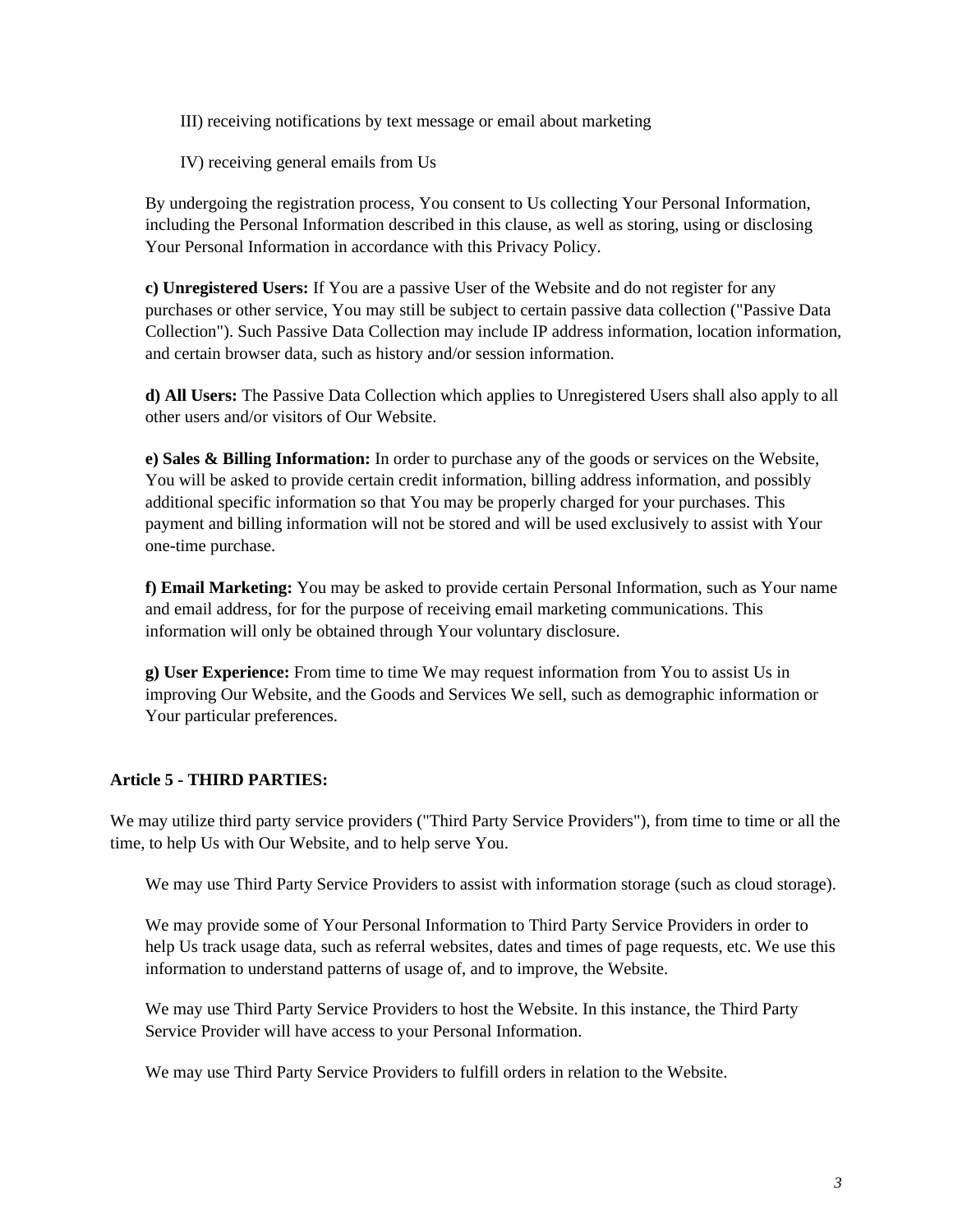We may allow third parties to advertise on the Website. These third parties may use cookies in connection with their advertisements (see the "Cookies" clause in this Privacy Policy).

Your Personal Information will not be sold or otherwise transferred to other third parties without Your approval.

Notwithstanding the other provisions of this Privacy Policy, We may provide Your Personal Information to a third party or to third parties in order to protect the rights, property or safety, of Us, Our customers or third parties, or as otherwise required by law.

We will not knowingly share Your Personal Information with any third parties other than in accordance with this Privacy Policy.

If Your Personal Information might be provided to a third party in a manner which is other than as explained in this Privacy Policy, You will be notified. You will also have the opportunity to request that We not share that information.

# **Article 6 - USE OF COOKIES:**

Cookies are small files stored on Your computer or mobile device which collect information about Your browsing behavior. We use cookies, along with other Passive Data Collection techniques and services to gather information about You through Your use of Our Website. These cookies do not access information which is stored on Your computer. Cookies do, however, enable Us to tailor Our configurations to Your needs and preferences, in order to improve Your user experience.

Most internet browsers accept cookies automatically, although You are able to change Your browser settings to control cookies, including whether or not You accept them, and how to remove them. You may also be able to set Your browser to advise You if You receive a cookie, or to block or delete cookies. However, if You do this, You may be prevented from taking full advantage of the Website.

Third Party Advertisers: We may have third parties advertise their goods or services on Our Website. These third parties may be able to learn information through cookies about Your browsing preferences in order to present more relevant advertisements to You. Cookies allow these third party advertisers to recognize Your computer for the purposes of marketing and showing You information that they think you might like. This information may include data about where You first saw or clicked on an advertisement.

We do not control the cookies that may be used by these third party advertisers. This Privacy Policy only addresses Our use of cookies and does not address the use of cookies by any of these third party advertisers. For information about the use of cookies by these third party advertisers You will need to consult their privacy policies or cookies policies, respectively.

## **Article 7 - HOW INFORMATION IS STORED:**

We use secure physical and digital systems to store your Personal Information when appropriate. We ensure that your Personal Information is protected against unauthorized access, disclosure, or destructions.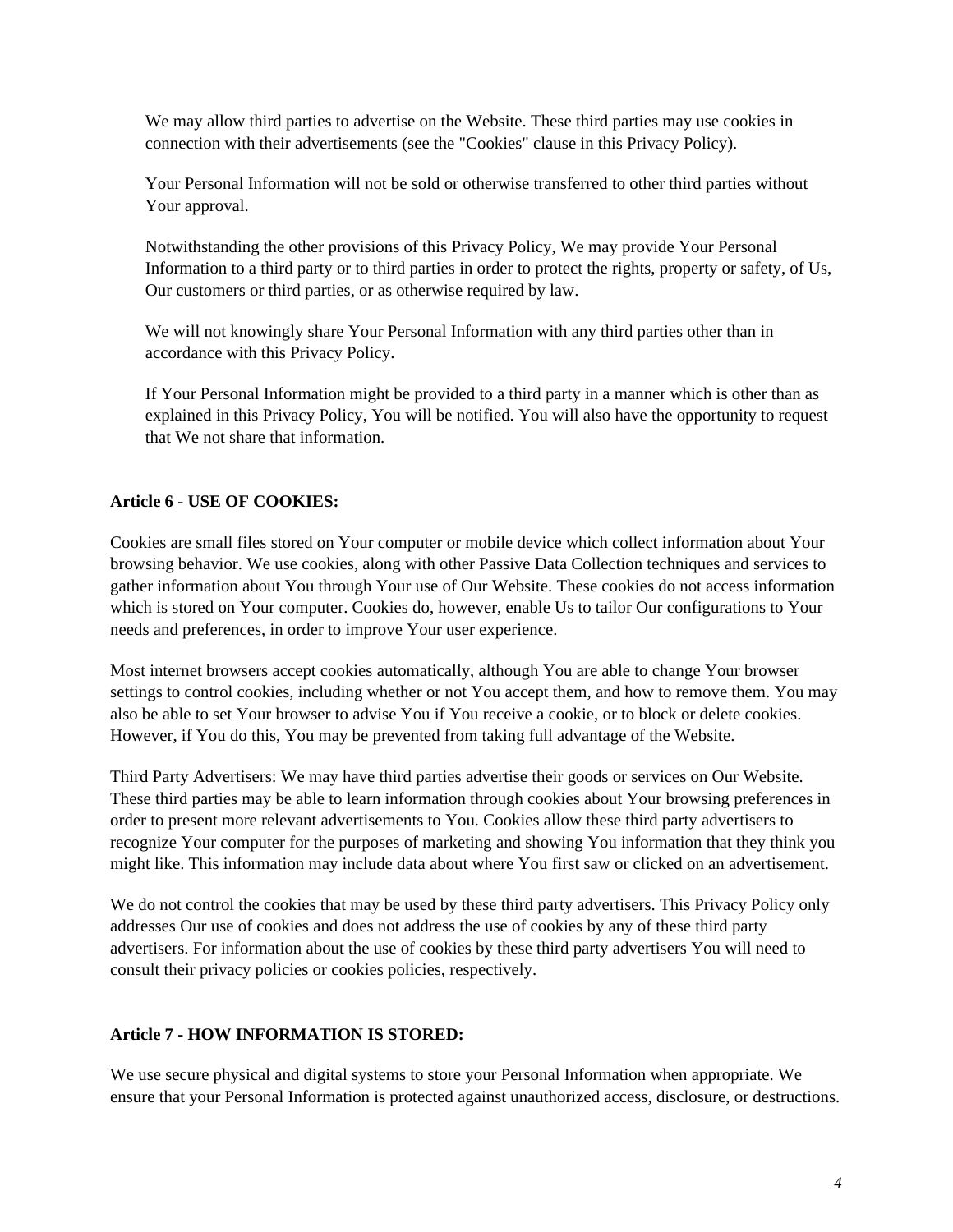Please note, however, that no system involving the transmission of information via the internet, or the electronic storage of data, is completely secure. However, we take the protection and storage of Your Personal Information very seriously. We take all reasonable steps to protect Your Personal Information.

#### **Article 8 - HOW INFORMATION IS USED:**

We primarily use Your Personal Information to help Us provide a better experience for you on Our Website and to provide You the services and/or information You may have requested, such as use of Our Website.

Information that does not identify You personally, but that may assist in providing Us broad overviews of Our customer base, will be used for market research or marketing efforts. Such information may include, but is not limited to, IP address or interests based on Your cookies.

Personal Information that may be considering identifying may be used for the following:

- a) Improving Your personal user experience
- b) Communicating with You about Your user account with Us
- c) Marketing and advertising to You, including via email
- d) Fulfilling Your purchases

## **Article 9 - DISCLOSURE OF INFORMATION:**

Although Our policy is to maintain the privacy of Your Personal Information as described herein, We may disclose Your Personal Information if We believe that it is reasonable to do so in certain cases, in Our sole and exclusive discretion. Such cases may include, but are not limited to:

a) To satisfy any local, state, or Federal laws or regulations

b) To respond to requests, such discovery, criminal, civil, or administrative process, subpoenas, court orders, or writs from law enforcement or other governmental or legal bodies

c) To bring legal action against a user who has violated the law or violated the terms of use of Our Website

d) As may be necessary for the operation of Our Website

e) To generally cooperate with any lawful investigation about Our Users

f) If We suspect any fraudulent activity on Our Website or if We have noticed any activity which may violate our terms or other applicable rules